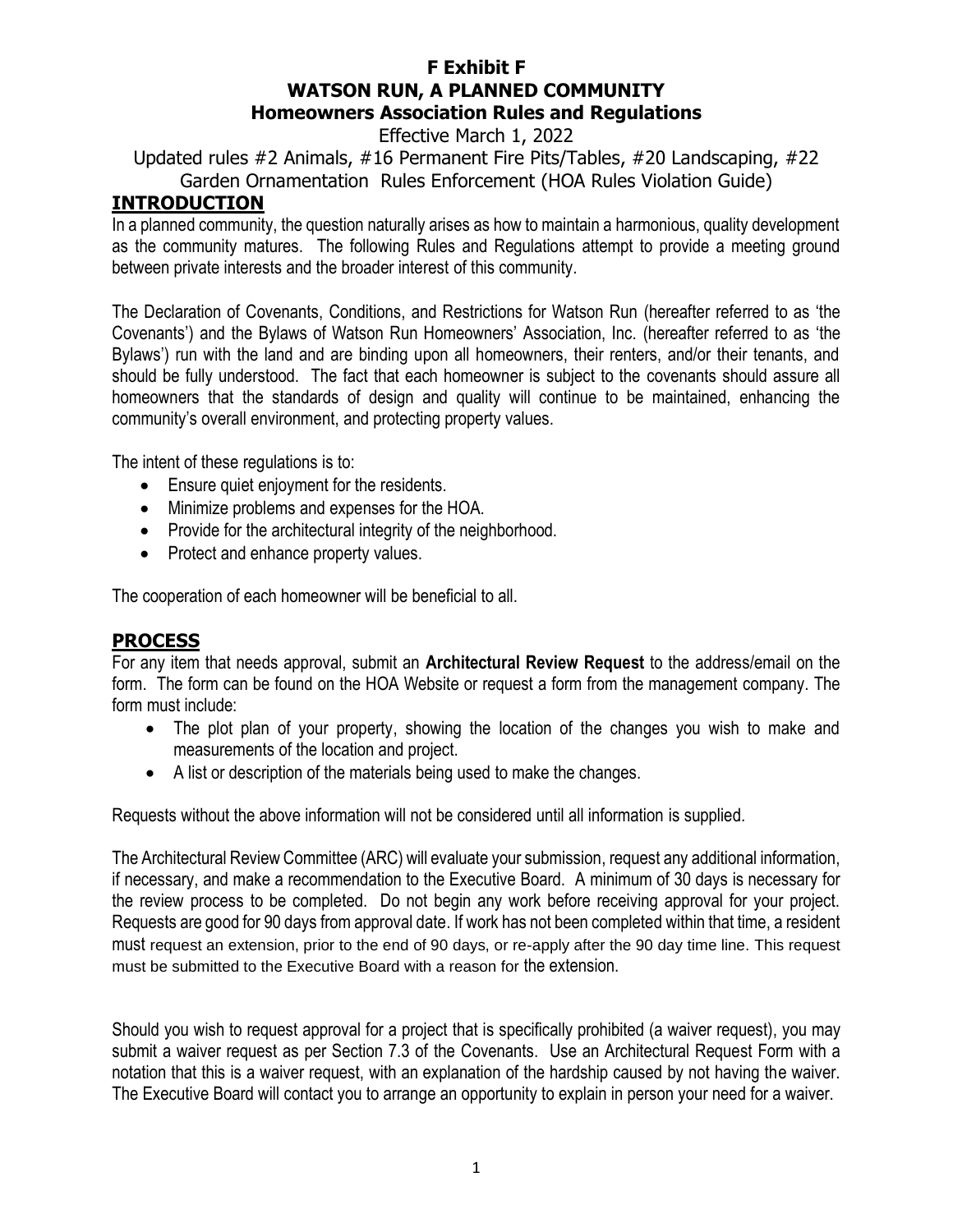If your request is denied, you have the right to an appeal. Refer to Section 18.3 of the Covenants for the appeals process.

# **RESIDENTS - PLEASE NOTE**

### **IF YOUR PROJECT DOES NOT APPEAR IN THE FOLLOWING RULES & REGULATIONS LISTING – THIS DOES NOT MEAN YOU MAY PROCEED.**

## **ALL GARDEN BEDS MUST BE MULCHED, BLACK MULCH WILL BE PROVIDED BY THE HOA's LANDSCAPERS FOR FRONT GARDENS**

### **ANY ARC PROJECTS STARTED WITHOUT FIRST HAVING OBTAINED PROPER AUTHORIZATION WILL RESULT IN A FINE OF \$100**.

## **SUBMITTING AN ARCHITECTURAL REVIEW REQUEST IS YOUR FIRST STEP IN SUCCESSFULLY STARTING YOUR PROJECT.**

### **ADDITIONALLY:**

**Watson Run is a Homeowners Association (HOA) that has rules, restrictions, and benefits, which come with buying a property in a community that has its own governing body. The purpose of the HOA is to maintain the property values in the community. Watson Run's HOA Executive Board has established a set of "Rules and Regulations" for all residents to follow. The Board has appointed three (3) volunteers to an Architectural Review Committee (ARC) and can be expanded up to five (5) members for the ease of scheduling due to vacations, scheduling and/or illness. Architectural review is a vital part of maintaining the aesthetics and property values in a community. Their purpose is to review and evaluate any alteration or change in appearance to the exterior of a home and make a recommendation to the Board.**

**All requests require an application form, which must be submitted to the management company for approval, prior to the commencement of any work.** 

**Many design changes and improvements require a building permit, and Leacock Township may not issue a permit without the written approval of the Executive Board. Please plan in advance and remember that the ARC and Executive Board need up to 30 days, after all the appropriate information has been received, to review applications. It is strongly suggested that the Township be contacted to determine what permits or approvals are required, according to those entities' ordinances. The Executive Board's approval is not a substitute for approval by the Township. It is the homeowner's responsibility to acquire appropriate approvals, permits, etc., from the Township.**

**No digging for construction or landscaping projects should take place prior to calling PA1 for confirmation of utility line placement.**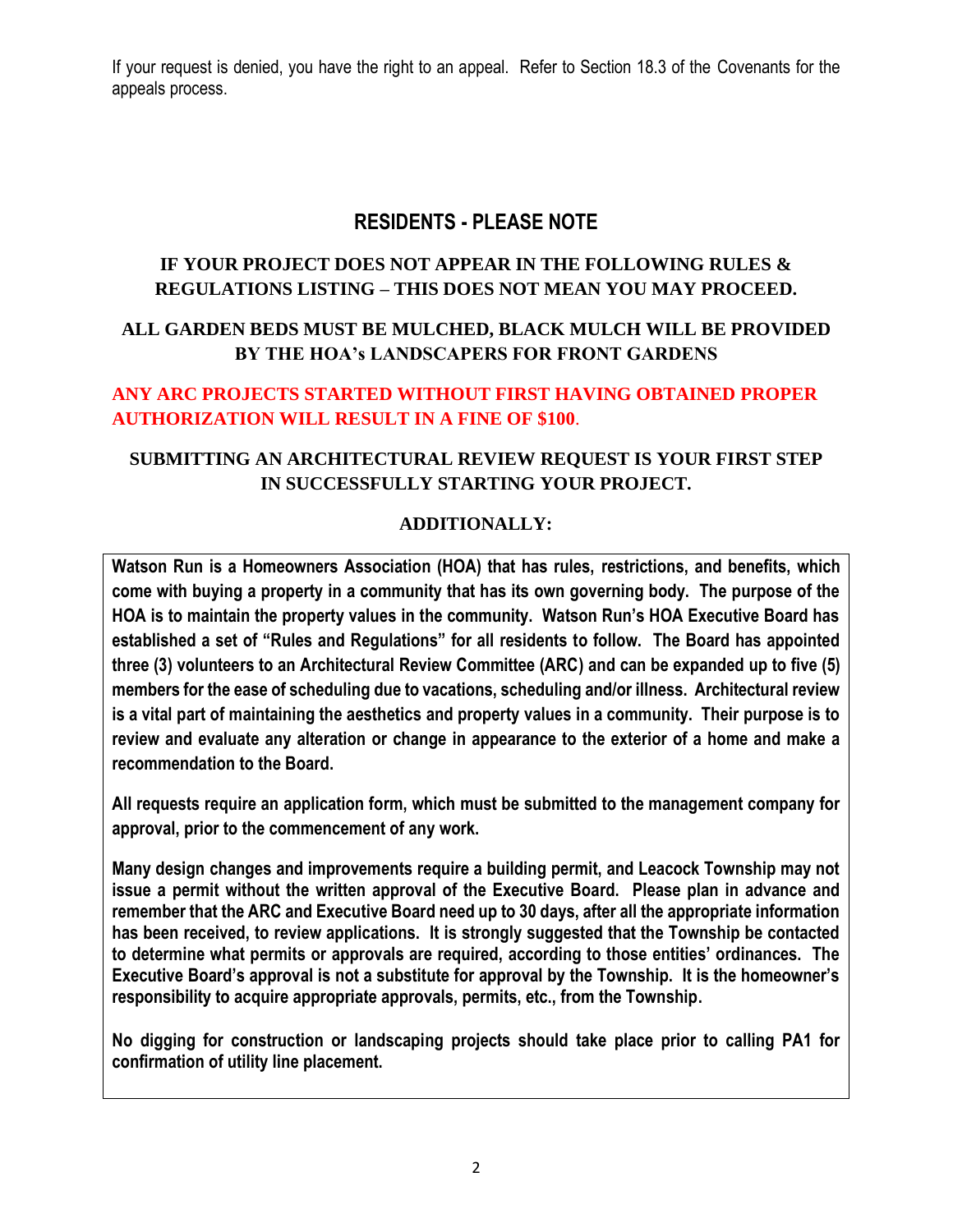### **RULES AND REGULATIONS**

#### 1. **Maintenance of individual homes**:

- A. It is the responsibility of the individual homeowners to maintain their homes and lots according to the standard set by the Association to ensure that the appearance and value of all properties are maintained.
- B. Homeowners are responsible for maintenance and repair of their home and lot for items including, but not limited to, the following: roofing, siding, gutters and downspouts, chimneys, windows, doors, decks, patios, service walks, sidewalks, driveway and driveway approach, home, and lot lighting.
- C. The outside appearance of the home must be maintained so that all homes look refreshed and "new". This includes, but is not limited to, any areas that require new paint and power washing surfaces that have mold or dirt build-up on them. If you have any PA Orange clay stains on the foundation that cannot be removed through power washing, it is recommended and permissible to use cement stain that matches the home's siding. If the stains are on a patio, front steps, or walkway, it is permissible to have a skim concrete coating applied or concrete stain either in the natural color of the concrete or the home's siding with approval through the ARC review process.
- D. If a resident wishes to change the color of a cement patio, porch and/or walkway then a concrete coating/stain either in the natural color of the concrete or the home's siding can be used, requires only ARC approval.
- E. Homeowners are permitted to paint or replace the exterior siding, windows, trim, doors, and shutters without prior written approval of the Executive Board, providing the material is the SAME style and color as the original style and color of the home. If another color is desired by the homeowner, a request must be submitted to the Executive Board prior to the start of any work. Only materials that are similar in color and style of the original exterior siding, trim, shutters, windows, and doors in the neighborhood will be considered for approval.
- F. All residents must ensure that their current landscaping conforms to HOA standards. All landscaping beds and trees must be cleaned up, overgrown shrubs or trees pruned, and dead plants or trees removed and replaced, as needed, regardless of who planted them (except for street trees that must be replaced) – The builder, homeowner, or someone else.
- G. All residents must have landscaping in the front of their home so that it conforms with the entire community.
- H. Garden hoses should not be left on the ground; they shall be hung up on reels/racks or placed in enclosures.
- I. Shutters, front doors, and porch areas need to be kept looking clean and fresh with simple maintenance. Cracked macadam driveways should be repaired and sealed as needed.
- J. There will be periodic and necessary inspections by the management company to ensure compliance with the above items. If a homeowner is in violation or non-compliance with any of the above rules, they will be notified of the specific violation in writing and given written notification and a deadline for correcting it. If a homeowner fails to make the necessary corrections and/or repairs to bring their home into compliance, the fine schedule and process are outlined under the Rules Enforcement schedule section in this document.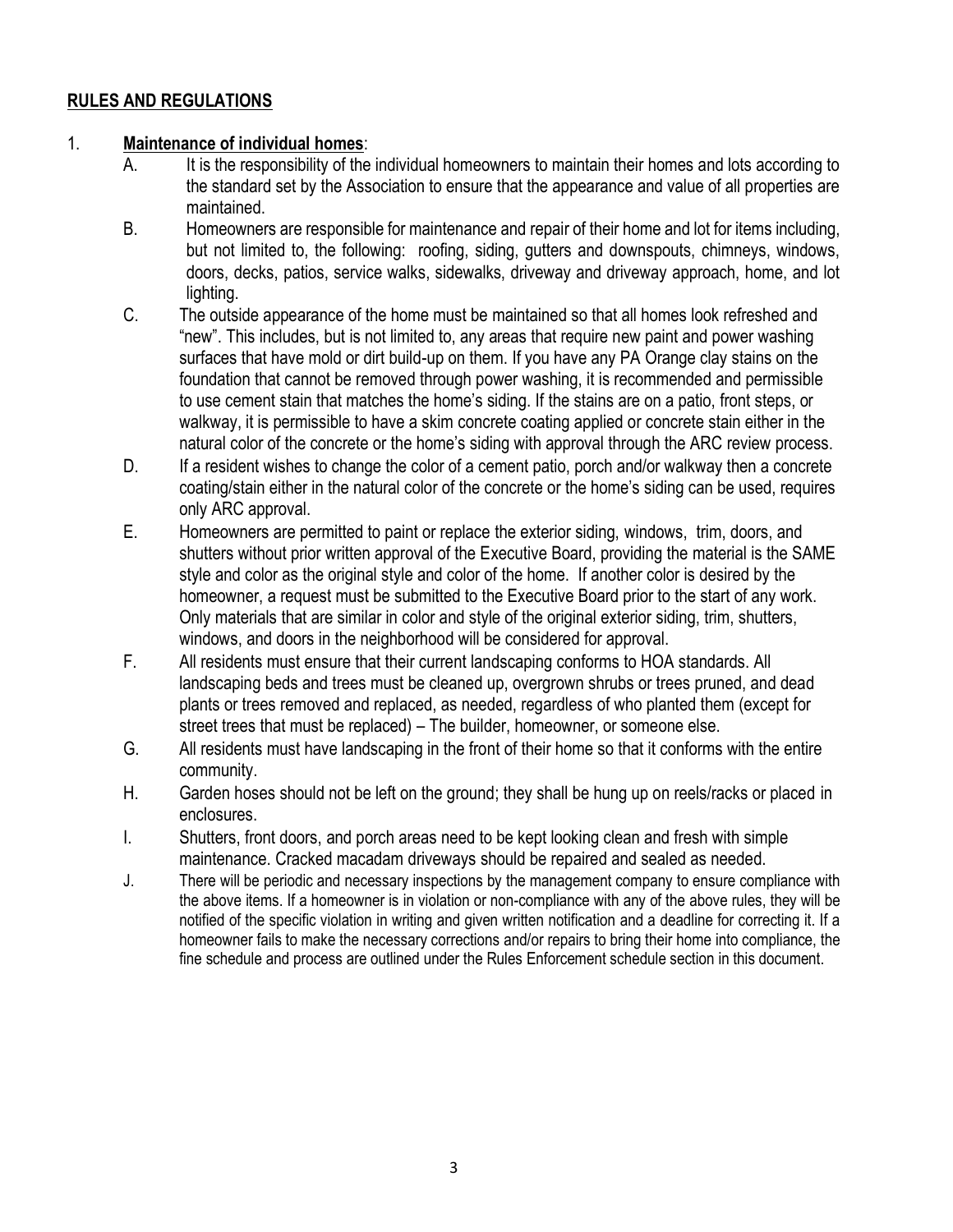#### **1a. Parking for residents and guests**

- A. Residents are encouraged to park their vehicles in their garages and/or driveways whenever possible. Overnight street parking is prohibited. Short-term street parking by residents is permitted only during the hours of 6 am to,8 pm, except in the case that a driveway has been sealed or repaired.
- B. In the event of snow there will be no street parking.
- C. Overnight Guest parking is allowed, at any time in the resident's driveway where possible, or at any time in the *designated parking cutouts on Springhouse Lane, Pleasant Road, Boxwood Lane, Plum Tree Place and Wickerberry Place. For easier*  access overnight parking is permitted in the Clubhouse Parking lot. Guest RV's MUST always be parked in the Clubhouse parking lot. Residents are permitted to park their RVs in front of their homes for 48 hours for the purpose of loading/unloading.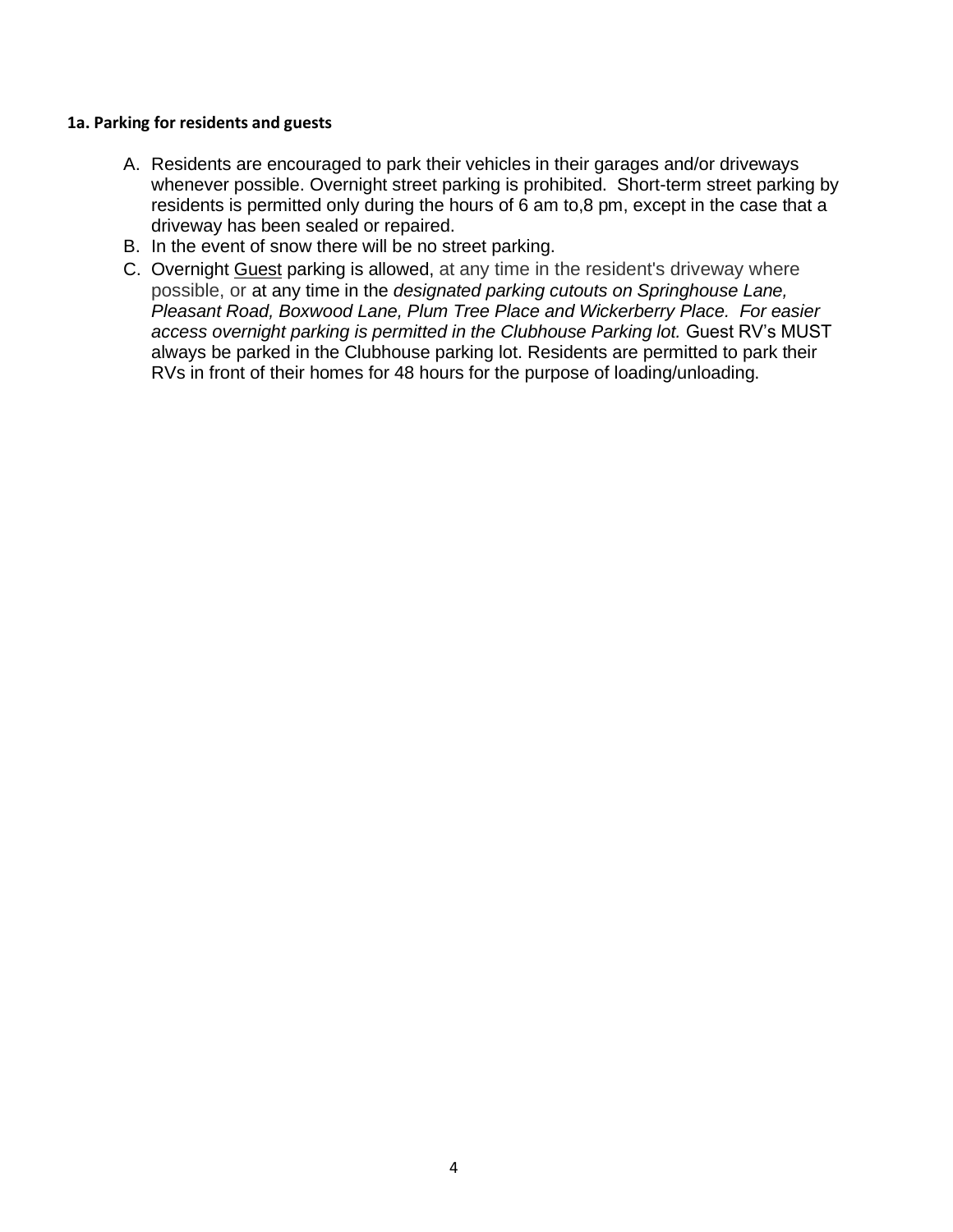- 2. **Animals**:
	- A. Residents are permitted to have only domestic household pets (dogs, cats, fish, birds), with a limit of two dogs and/or two cats. No exotic pets or commercial activities involving animals are permitted.
	- B. All household pets shall be kept and maintained in compliance with all applicable ordinances of Leacock Township, Lancaster County and Pennsylvania.
	- C. All pets must **always** be under the owner's control when not enclosed inside the home either on a leash or within an invisible fence. A leash cannot be longer than 6 feet. Leashes **must** not be extended when walking your dogs on any community streets or walking paths when there are people near you, **PERIOD.**
	- D. Homeowners should make every effort to prevent their dogs from repeated barking.
	- E. All pets are restricted to their owner's property and common ground/open space. **Owners and their guests** are responsible for cleaning up after their pets in all areas and proper disposal of the waste.
	- F. No pets, except service animals, are allowed in the Clubhouse or pool area at any time.
	- G. No walking of your dog(s) on the Esh's private farm lane.
- 3. **Fences**: (Subject to Executive Board approval via Architectural Review Request)
	- A. For privacy at patios only.
	- B. One continuous fence per home, maximum 16 feet length.<br>C. Six feet high from ground level.
	- Six feet high from ground level.
	- D. Fence location in the rear of the homes only, projecting from home toward the rear of the lot.
	- E. Color must be white.
- 4. **Patios**: (Subject to Executive Board approval via Architectural Review Request)
	- A. Must be within the width of the home.
	- B. Must be concrete, stone or brick material only.
	- C. Railings must be vinyl material and no more than 36 inches high. The vinyl must be of a color that conforms to, or complements, the original color palette of the home.
	- D. Railings added to an existing patio only require ARC approval.
	- E. Screening of patios is allowed via an Architectural Review Request only
	- F. Reference rule 1.1b Staining of the patio,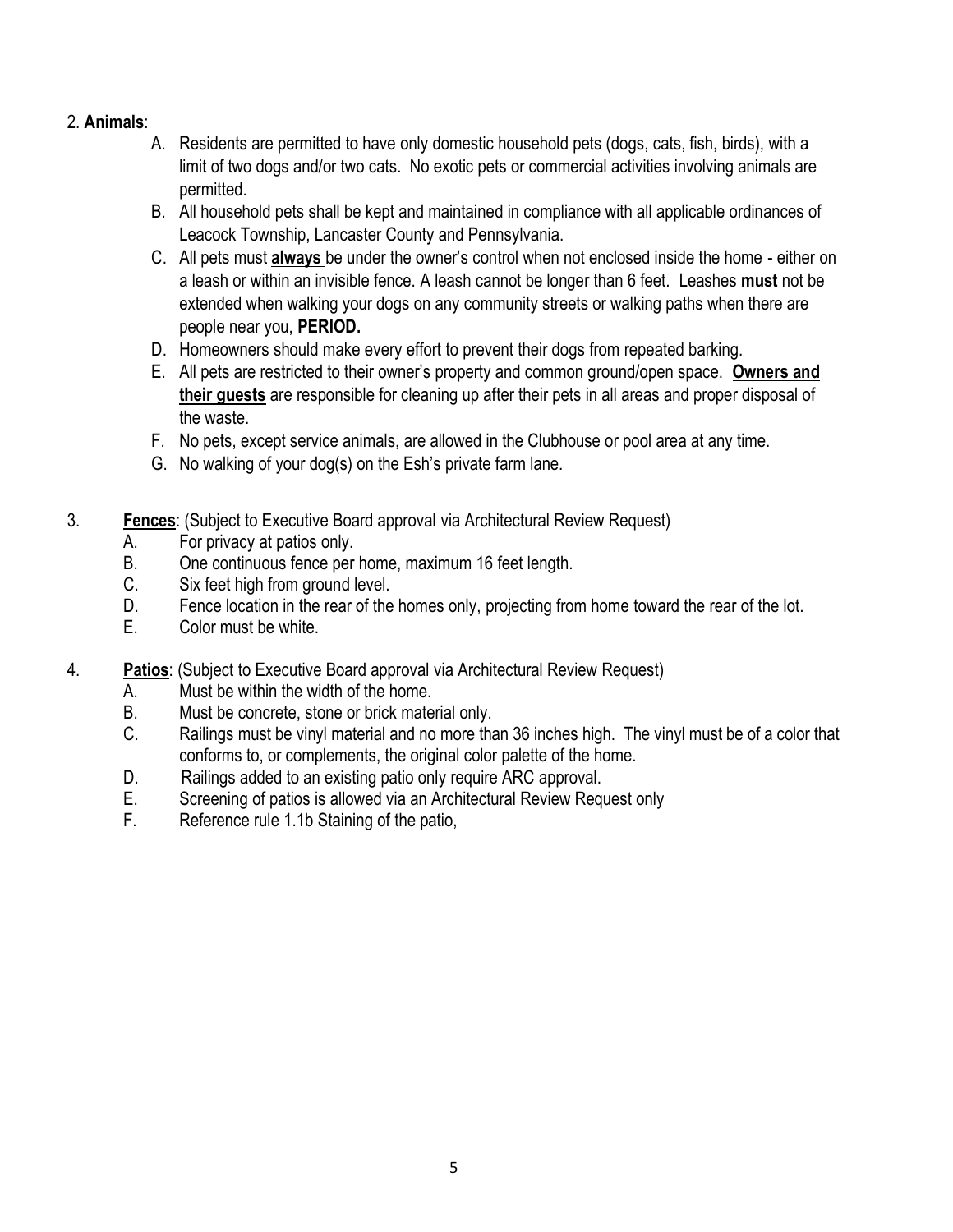- 5. **Decks/Porches**: (Subject to Executive Board approval via Architectural Review Request)
	- A. Must be within the width of the home.
	- B. No pressure treated decks/porches will be approved.
	- C. Material to be prefinished synthetic only.
	- D. Railings (if required) must be vinyl material and no more than 36 inches high. The vinyl must be of a color that conforms to, or complements, the original color palette of the home
	- E, Adding railings to an existing deck or porch, requires **only** ARC approval.
	- F. Screening of decks/porches is allowed via an Architectural Review Request only.
	- G. All structural materials must be listed on the Architectural Review Request form and approved by the ARC committee and Executive Board.
- 6. **Patio or Deck Pergolas**: (Subject to Executive Board approval via Architectural Review Request)
	- A. Must be a fixed structure that is securely attached to the home. It must be confined to fit inside the footprint of the current patio or deck.
	- B. Must be vinyl clad, complement the current color palette or color accents of the home and cannot be painted. Optional canopies or side curtains must also complement the current color palette of the home, and fit within the inside of the pergola.
- 7. **Lattice Work**: (Requires Architectural Review Request & approval)
	- A. Lattice work may be installed around the base of a deck, provided it is a vinyl material that complements the current palette of the home.
	- B. Solid synthetic man-made materials for low hanging decks may be used in the place of lattice work.
	- B. Lattice work cannot be painted.
	- C. All corners of the lattice must be joined and finished with applicable molding.
- 8. **Awnings**: (Subject to Executive Board approval via Architectural Review Request)
	- A. Awnings may only be in the back of the house to cover a deck or patio.
	- B. No permanent fixed pipe or post type awnings are permitted.
	- C. Individual window awnings are not permitted on any window.
	- D. Homeowners are responsible to replace any torn awning as soon as possible.
	- E. Awning specifications:
		- 1) All awnings are to be either hand-crank or power type retractable awnings.
		- 2) Awnings may be either striped or solid color.
		- 3) Awnings must match the color scheme of the home.
- 9. **ALL Front Porch, Back Deck, Patio, and/or Walk Railings:** (Requires Architectural Review Request & approval)
	- A. Railings to be white or a color that conforms to the current color palette of the home and no more than 36" high.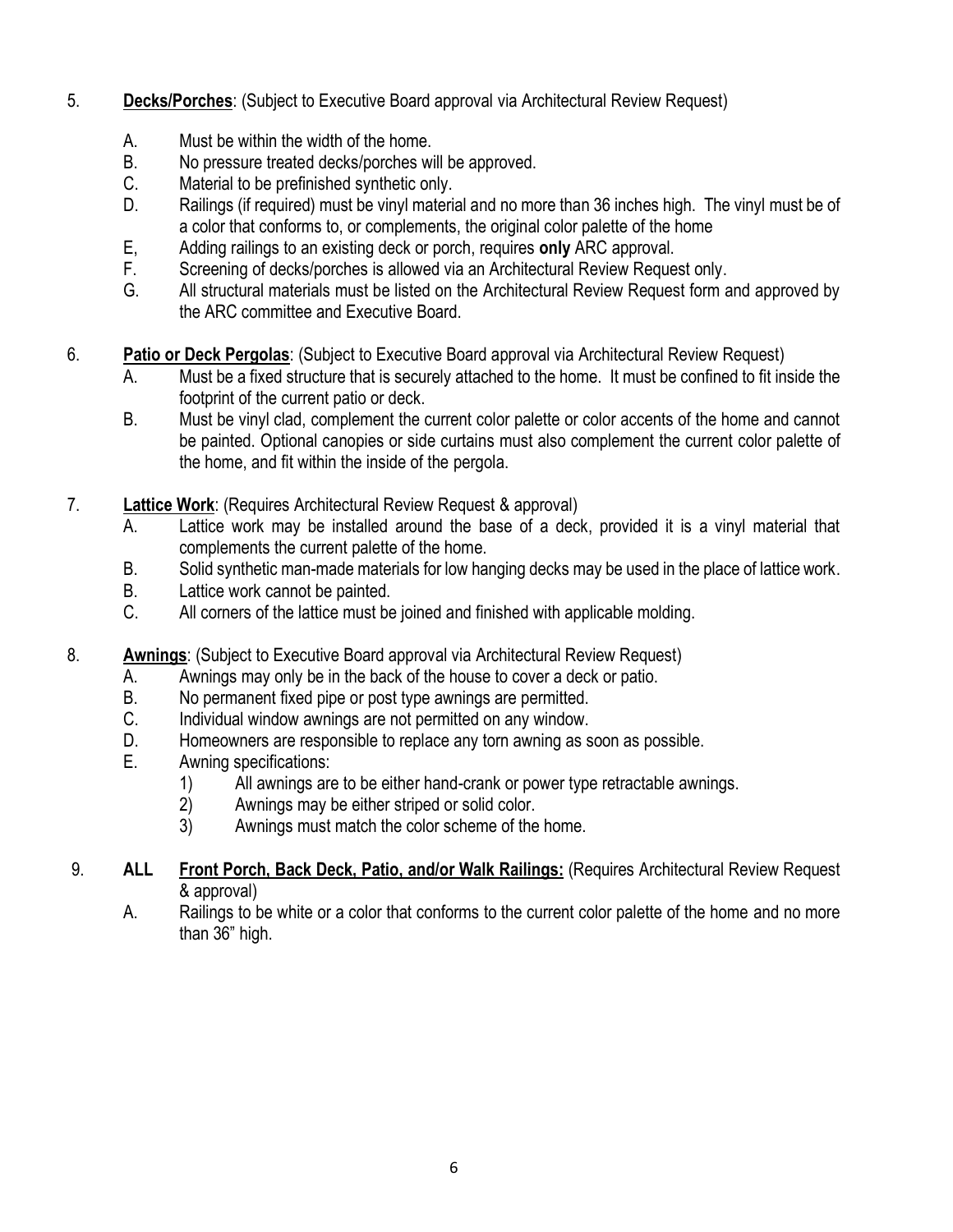- 10. **Storm Doors**: (Requires Architectural Review Request & approval)
	- A. Homeowners may install a storm door on the front and/or back if the door is a "full-view" door. A door with a rolled-up screen will be acceptable, i.e., Pella 5600032E.
	- B. If the homeowner wants to have a storm door installed on a garage door it does not need to be a full-view door, but it must be approved via an ARC request only. An acceptable door is a Provia half glass door, i.e., #374
	- C. Metal strips in the middle of the door are not permitted, unless they match the color of the front door.
	- D. Doors with scalloped edges or jalousie windows are not permitted.
	- E. Storm doors must be the same color as the door they are covering or the door trim.

## 11. **Snow Removal**

- A. The governing documents mandate that the Association ensure all roads remain open and passable throughout any winter storm event, therefore the streets will be given the highest priority for snow and ice removal.
- B. When snow or snow/ice accumulations on other surfaces reach an average of 3 inches throughout the community, the snow vendor will provide services to each home to include clearing driveways, sidewalks, and a path to the front door typically within a couple of hours of the end of the storm.
- C. When the Association's threshold of 3" for snow removal is not met, the homeowner is required to remove all snow on their individual property.
- 12. **Satellite/TV Digital Antennas**: (Subject to Executive Board approval via Architectural Review Request) Each homeowner may install and maintain his/her home satellite dishes or antennas for the receipt of radio or television broadcasts, subject to compliance with the following requirements:
	- A. The satellite dish or antenna must be of the smallest size reasonably commercially obtainable that will provide radio or television reception.
	- B. The satellite dish or antenna **may not** be located in front of the plane created by the front of the home unless the installing corporation certifies on their corporate letterhead that it is the only location where a satisfactory signal can be received.
		- 1) The satellite dish may be placed on the rear or side of the home or maybe placed on a 4X4 pressure treated post no more than 36" from the back of the home at approximately eye level.
		- 2) As an alternative to a dish, a digital TV antenna may be installed in the attic.
	- C. If possible, the satellite dish or antenna shall not be visible from the street in front of the home and should not project above the peak of the roof.
	- D. **Any disconnected satellite dish/digital antenna must be removed from the homeowner's property immediately**.
	- E. Without limiting the preceding requirements, the location of such installations must be as unobtrusive as possible, provided reception is of adequate quality in such location.
	- F. Homeowners may not install such facilities, on or over the Common Elements or any other home, not within the exclusive use or control of the homeowner.
	- G. The Executive Board, in its sole discretion, may require a homeowner at the sole expense of the homeowner, to paint or screen any such installation, provided that the painting or screening **does not invalidate any manufacturer's warranty relating to such installation**.
	- H. The homeowner must submit a plan, showing the proposed location and size of the satellite dish or antenna, to the ARC at least 30 days prior to the installation, thereof, for a determination by the ARC, whether such installation would comply with the requirements of Subsection 7.1.9 of the Covenants (subject, however, to the **Executive Board's discretion, pursuant to Subsection**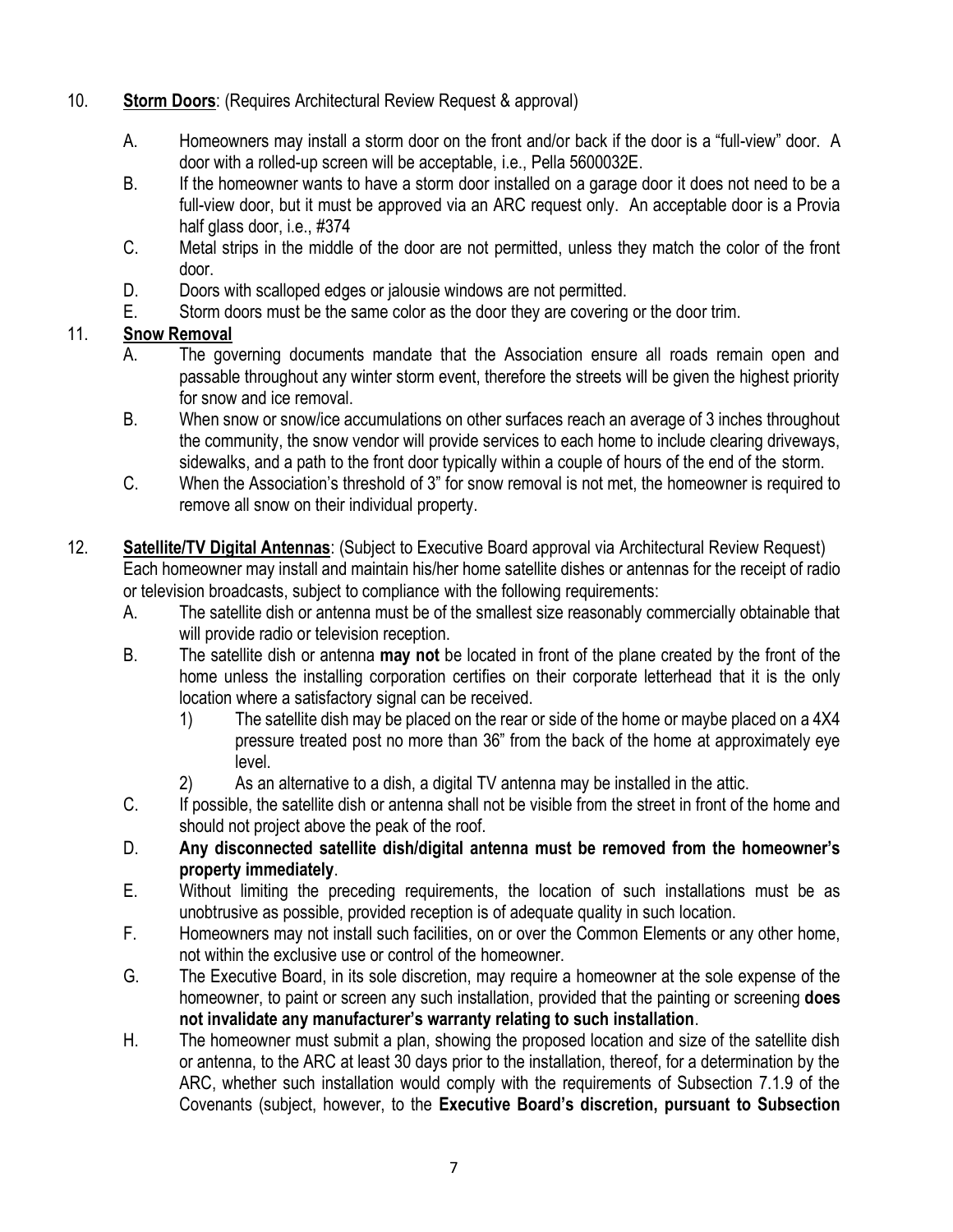**4.1.2 and Section 7.3 of the Covenants**). Any satellite dish that is behind the front plane of the house should be automatically approved by an ARC Request.

I. If these provisions contradict any ruling of the Federal Communications Commission (FCC) or any other agency having jurisdiction (the FCC) in effect, then the current ruling of the FCC shall prevail.

### **Permissible Items 13-15**

### 13. **Drainage Pipes**:

- A. If possible, above-ground downspout extensions, that are installed, should be the same color palette as the current downspouts and gutters.
- B. Any modifications to existing drainage, including above-ground downspout extensions and underground drainpipes, must not detrimentally affect any adjacent property.
- C. Buried drainpipes must be a minimum of four (4) inches below the turf and aggregate or river rock applied at the discharge point to prevent ground erosion, and a minimum of 2" in size..
- D. Water flow from the downspout extensions must terminate within the homeowner's property and may not be directed onto a neighbor's property.

### 14. **Gutter Guards:**

A. If possible, the gutter guards should be the same color palette as the current downspouts and gutters.

### 15 .**Foundation Painting**

A. When painting the foundation of home, the homeowner's paint/stain must conform to the color palette of the siding of the home and must be maintained by the homeowner.

### 16. **Permanent Fire Pits/Tables**: (Subject to Executive Board approval via Architectural Review Request)

A. Do not contact AmeriGas before any new fire pit/table (hereafter referred to as units) is installed or used on your property. They are responsible for determining appropriate and safe areas for installation and use of gas related appliances and for the installation of fixed gas lines.

B. These units must be fueled by propane gas directly from the home unless the unit is specifically designed to operate on bottled propane and has a designated storage area for the bottle within the unit. The installation and operation of these units is guided and directed by the units manufacturer and as such, installation, operation and maintenance of these units must be in compliance with the manufacturer's suggested or recommended guidelines.

C. All units must be certified by the manufacturer to operate on the patio or deck subsurface on which it will be operated.

D. All units must be covered when not in use.

E. If the unit weighs less than 200 pounds, it must be permanently attached to the deck or patio. If the unit weighs more than 200 pounds, such permanent attachment is not necessary.

F. No burning of charcoal, trash or wood is permitted at any time in the unit.

G. The homeowner is responsible for the safe operation and continued maintenance and repair of their unit as per the manufacture's recommendations.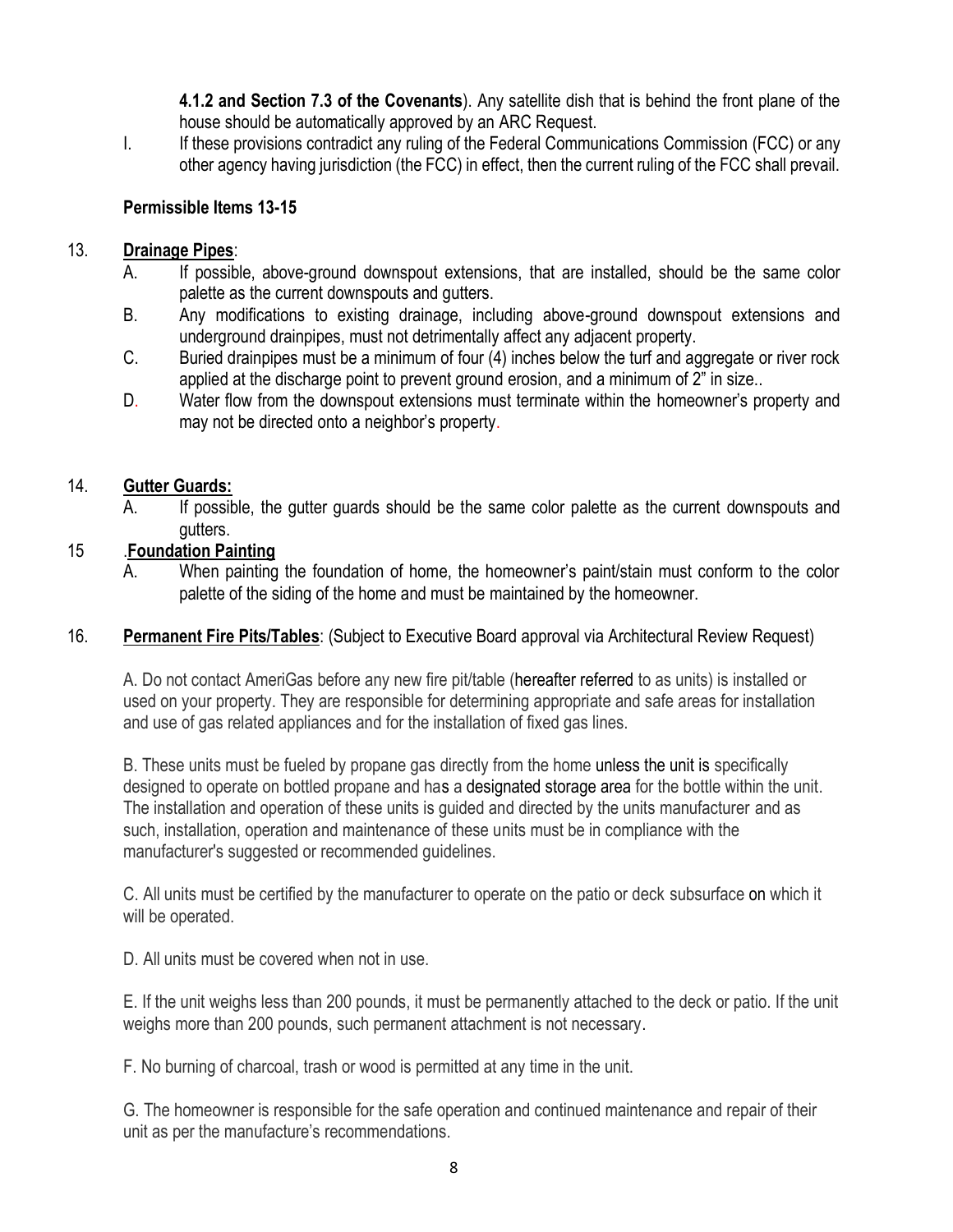- 17. **Permanent Whole-House Generators**: (Subject to Executive Board approval via Architectural Review Request)
	- A. If installed after the closing of your home, it is to be a direct-wired generator.
	- B. Generators are to be located at the side or rear of the home.
	- C. Homeowner is responsible for the safe operation and maintenance of the generator.

### 18 **Portable Generator**: (Permissible)

- A. Must be used only during power failures and per the manufacturer's instructions.
- B. Homeowner is responsible for the safe operation and maintenance of the generator.

## 19 **Exterior Home Appearance**:

- A. Trash receptacles
	- 1) All trash containers must be kept inside the home or garage, except for trash collection.
	- 2) Trash may be placed at the curb no earlier than 4:30pm, on the day prior to trash collection. Containers must be brought back inside the home/garage by the evening of the day of trash collection.
	- 3) If, for some reason trash is not collected, the container must be brought back inside the home/garage within 24 hours of the scheduled pick-up.
- B. Building and yard materials
	- 1) All construction items must be stored within the home unless an approved outdoor building project is actively under construction. (This includes bricks, pavers, lumber, bagged mulch, garden products, etc.)
	- 2) Empty flowerpots and gardening supplies are to be stored inside the home/garage.
- 20. **Landscaping** (Subject to Executive Board approval via Architectural Review Request)
	- A. Homeowners may remove, prune, or replace any overgrown, or unsightly, dead, trees, bushes, shrubs etc. from any approved established garden beds around their home. If the item is to be replaced then a like material (type, size, maturity) must be used without ARC/Executive Board approval.
	- B. All new plantings in new locations, or additions to the original installed landscape, must be approved by the ARC in advance, and plant material (e.g., bushes, trees, etc.) must be listed. Specific plant names do not have to be given. A complete landscaping plan must be submitted to the ARC for all new landscape projects. Projects of importance to the ARC include, but are not limited to, the following:
		- 1) Patios
		- 2) Planting and removal of trees and/or shrubs in the front of the home.
		- 3) **A buffer zone of 24" from the property line between houses should be maintained.**
		- 4) Any changes in grade affecting drainage.
		- 5) Landscaping changes that potentially affect other homeowners.
		- 6) Re-grading, filling, or paving which may kill existing trees.

The following information should be either stated or be evident on the landscaping plan:

- a) A landscape plan, using sufficient scale, to show the location and appropriate setbacks of proposed or existing landscape beds and plant materials on the lot.
- b) Types of trees, shrubs, and plants.
- c) Type, style, and height of landscaping materials to be used, such as rock walls, bricks, river rock, etc.
- d) Location of proposed alteration or addition.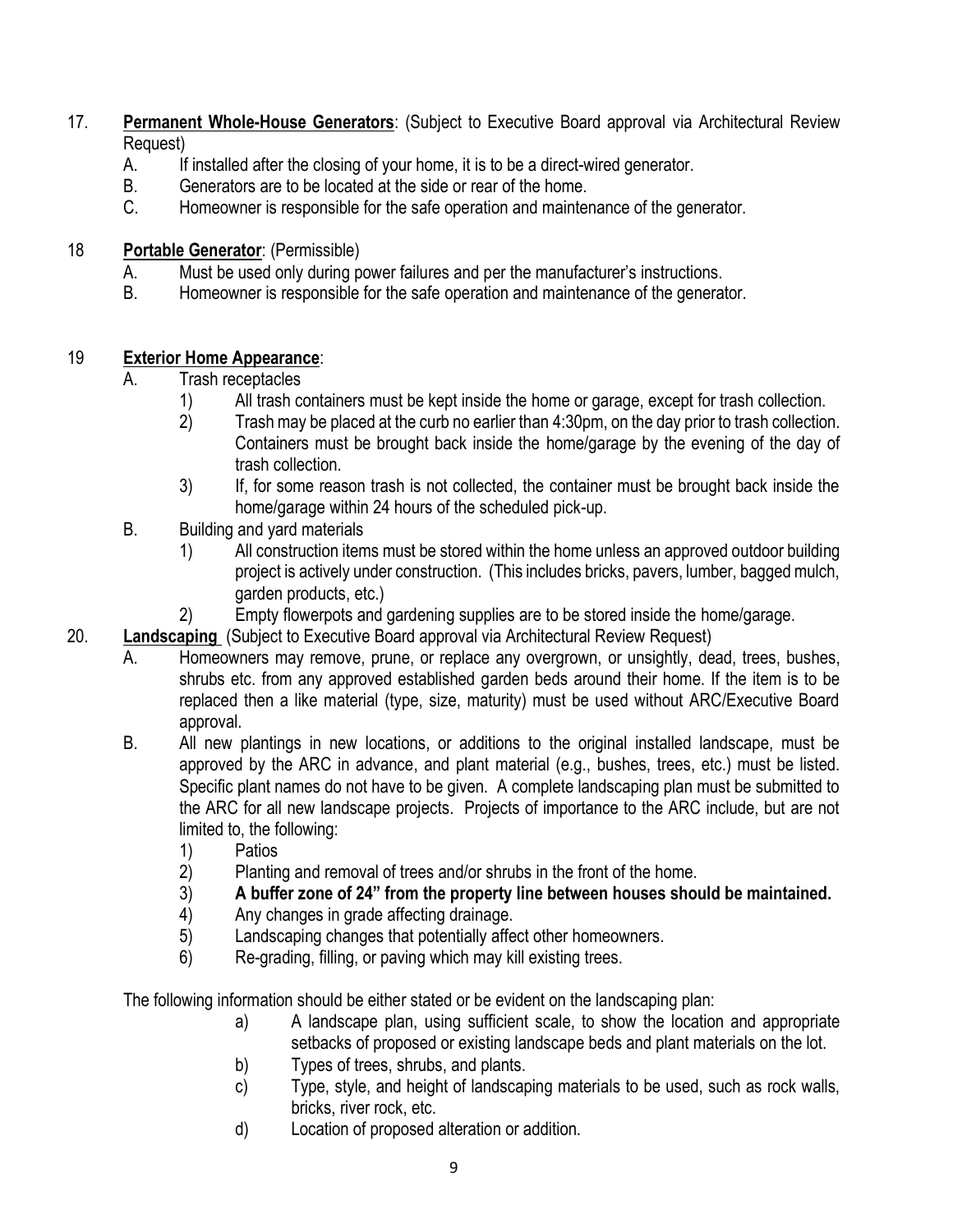- e) Original unmarked plot plan This document is received at settlement.
- Please note: No plantings of any kind are permitted around street trees and mailboxes. No plantings are allowed around electrical transmission or utility boxes without prior written approval from the specific utility and the ARC and Executive Board
- C. ARC approval **would not** be required under the following conditions:
	- 1) Changes can be made to previously approved landscaping installed on the sides or backyards of homes if the changes still comply with the original approved design. For example, bushes could be moved or replaced, but a tree could not replace a bush.
	- 2) Flowers, bulbs, and perennials can be added or removed in approved gardens.
	- 3) Dead trees and bushes must be removed and may or may not be replaced at the owner's discretion, **except for a street tree that must be replaced**.

#### **Note: All new gardens identified during the landscaping "re-do" MUST be approved by a new ARC review application.**

- D. Maintenance of additional approved landscaping shall be the responsibility of each homeowner. Maintenance includes edging, mulching, weeding, pruning and removal of dead plants.
- E. All garden beds must be mulched using black, shredded mulch.
- 21. **Garden Mulch Beds:** (Requires Architectural Review Request & approval)
	- A. Mulch beds on the sides and rear of the home cannot exceed a maximum depth of 24 inches. If requesting mulch beds with a depth exceeding 24 inches, Executive Board Approval is necessary
	- B. Mulch beds in the rear of the home, must be, located 5-6 feet inside of the rear and side lot lines.
	- C. Standalone trees with a raised mulch bed must be 5-6 feet between the tree and the rear and side lot lines of the home.

### 22. **Garden Ornamentation:**

- A. Garden ornamentation includes, but is not limited to exterior statues or sculptures, garden ornaments, birdbaths, bird houses, fountains, bird feeders, planters/flowerpots and hanging baskets, benches, garden flags, shepherd's crooks/plant poles, wind chimes, decorative rain gauges and trellises. Bird house poles may be up to 72" tall. Garden sculptures, statues and planters taller than 30" must be approved by the Executive Board through an ARC request.
- B. No ornamentation is allowed in the grassed areas of the property, around the designated street trees, or around the mailboxes. With the exception of pavers, landscaping hardscaping etc., that must be the same color texture as was used for edging around the perimeter of the home with an ARC request.
- C. No more than a total of eight (8) exterior ornaments are allowed in Board approved gardens on the homeowners' property. This includes the front garden, rear garden (if applicable), and street side of a corner lot. A maximum of four (4) garden ornaments are permitted in the front garden(s) of the property. No ornaments are allowed in gardens planted between the homes.
- D. One birdbath or fountain is allowed in a Board approved garden in the front and/or the rear of the property, not to exceed two (2) birdbaths, and/or fountains per property. One bird feeder and bird house are allowed in a Board approved garden in the rear of the property but should not be visible from the street when viewing from the front of the home. Birdbaths, bird houses, and bird feeders are included in the total of eight (8) allowed lawn ornaments.
- E. Garden/decorative flags are limited to two (2) per home and are part of the total of eight (8) allowed items. One of those two flags may be a decorative house flag, size 28" x 40". No flags, signs, or banners with political slogans, causes, parties, or candidates for office are permitted.
- F. A limit of two (2) flower planters framing single garage doors, or three (3) flower planters framing and in the middle of double garage doors, are allowed in the driveway. No other items may be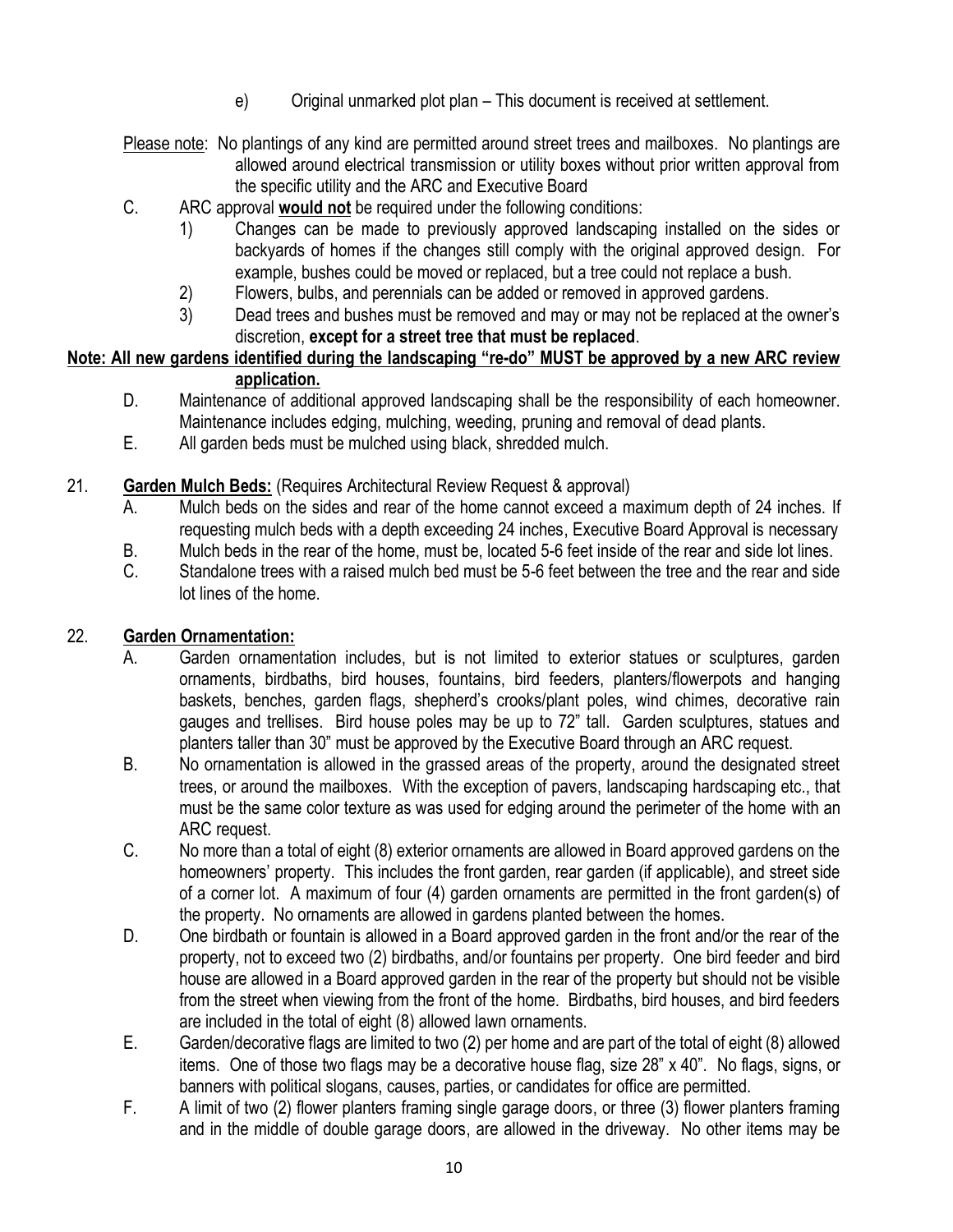displayed or stored in the driveway. These planters do not count toward the eight (8) exterior ornament limit.

- G. If a resident wish to use electric wiring in an approved garden/flower bed, it may be subject to the Leacock Township building code.
- 23. **Vegetable Garden**: (Subject to Executive Board approval via Architectural Review Request) A. Location and size of vegetable garden is subject to ARC approval.

### 24. **Mailboxes**:

- A. Mailbox covers are not permitted.
- B. No garden ornamentation of any kind is allowed near the mailboxes.

### 25. **Firewood Storage**:

- A. Firewood may only be stored in the rear of the home, on properties that have wood burning fireplaces inside their home. Firewood shall not be stored in the front or side yards, or along the rear lot lines of the homeowner's lot.
- B. Firewood shall be maintained in a neat stack, not more than four (4) feet from ground level.
- C. Not more than one cord of firewood shall be stored at any time. A clear tarp may be placed over the firewood to prevent the wood from getting damp.
- D. Firewood should not be stored directly against the exterior of the home or garage, due to the possibility of termite or fire damage.
- E. Firewood delivery vehicles may not drive over the curb. Any repair that is needed, due to the damage of the curbing, will be the financial responsibility of the homeowner.

### 26 **Signs**:

- A. Homeowners may install one security sign per lot, not to exceed 8" x 12". The sign may be installed in the ground, in a planting bed in front of the home.
- B. One reasonably sized **"For Sale"** sign may be placed in the front garden of the property.

C. No signage, including but not limited to, political banners, yard signs or window signs is allowed on the property, except as provided in 24A. and 24B. above.

#### 27. **Egress Window Covers:** (Permitted)

- A. Must be installed in such a manner that the cover remains secured during strong winds and severe weather.
- 28. **Flag Poles**: (Subject to Executive Board approval via Architectural Review Request)
	- A. One flagpole per residence will be permitted.
	- B. No more than two (2) flags per pole may be displayed. One flag may be the United States flag. The additional flag may be our Pennsylvania State flag or a flag representing a branch of the military, or first responders No other flags may be displayed on flag poles.
	- C. All flag poles must be white or natural aluminum, and no more than 20 feet above ground level.
	- D. Flagpole lighting shall not be a nuisance to neighboring residences.

### 29. **Window Shades/Blinds/Treatments**:

A. Window shades/blinds/treatments visible from the street must be consistent and neutral in color across the front and sides (on corner lots) of the home which face the street.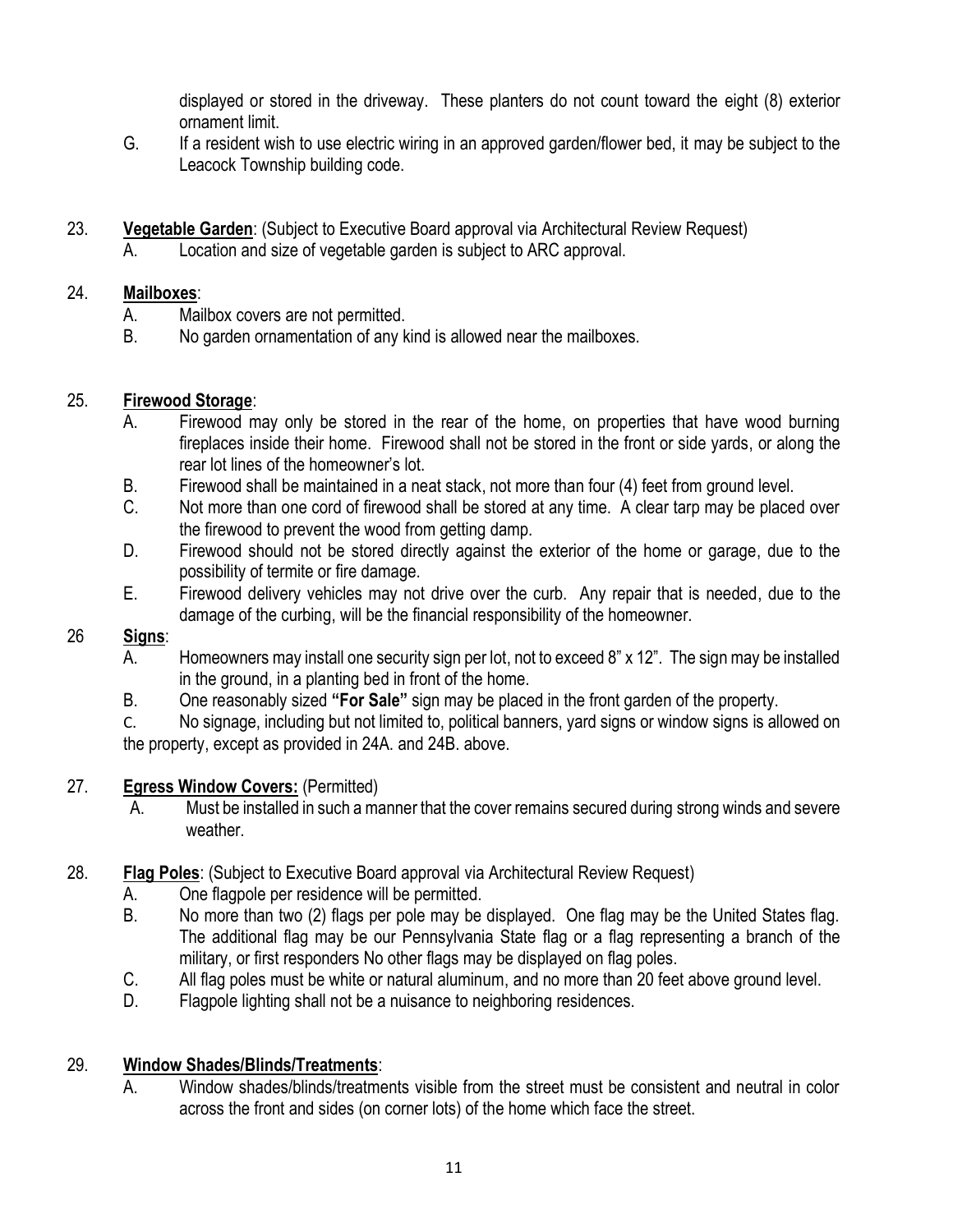- 30. **Site Lighting**: (Subject to Executive Board approval via Architectural Review Request)
	- A. Directional exterior spot lighting in the rear or front lawn areas of the home may not be directed on the neighboring homes and properties.
	- B. Low-voltage or accent lighting may not be directed onto the neighboring homes and properties.
	- C. The number and placement of solar path lighting is subject to ARC approval.
	- D. Deck lighting must be on a timer and only in-use (on) if the resident is at home.

The following information should be submitted for review by the ARC:

- 1) Plot plan using sufficient scale to show position and number of light fixtures on the home or lot.
- 2) Specifications of the light fixtures such as style, type, wattage and cut-off characteristics.

### 31. **Wash Lines**:

- A. Only a nonpermanent laundry tree or retractable wash line may be used.
- B. No permanent wash poles may be erected.
- C. Wash lines will only be permitted in the rear of the home and may not be visible from the street front of the home.
- D. Clothes on clothes lines may not remain outside overnight.
- E. Laundry trees and retractable clothes lines must be removed when not in use.

### 32. **Golf Carts**:

- A. Golf carts must be driven on the community roadways and parked in designated parking areas.
- B. Golf carts are not allowed on the grassy common areas, sidewalks or walking paths.
- C. Golf carts must be stored under cover within the limits of the home when not in use.

#### 33. **Seasonal Decorations**:

- A. Christmas lighting can be installed anytime from November 1<sup>st</sup>, but not lit until after Thanksgiving, and must be removed two (2) weeks after New Year's Day.
- B. Winter decorations (Snow People, Snowflakes etc.) must be removed by March 20<sup>th</sup>
- C. Spring/summer decorations (bunnies, ducks, artificial flowers etc.) must be removed by September 20
- D. Fall/Autumn decorations (pumpkins hay bales, etc.) must be removed (1) week after Thanksgiving.
- E. Other decorations, such as Halloween, Thanksgiving and Easter, can be displayed outside the residence two (2) weeks before the holiday, and can be left up until one (1) week after the holiday.

### 34. **Contractor Starting Times**:

A. Contractors hired by homeowners should be informed not to commence noisy tasks until after 7 o'clock am.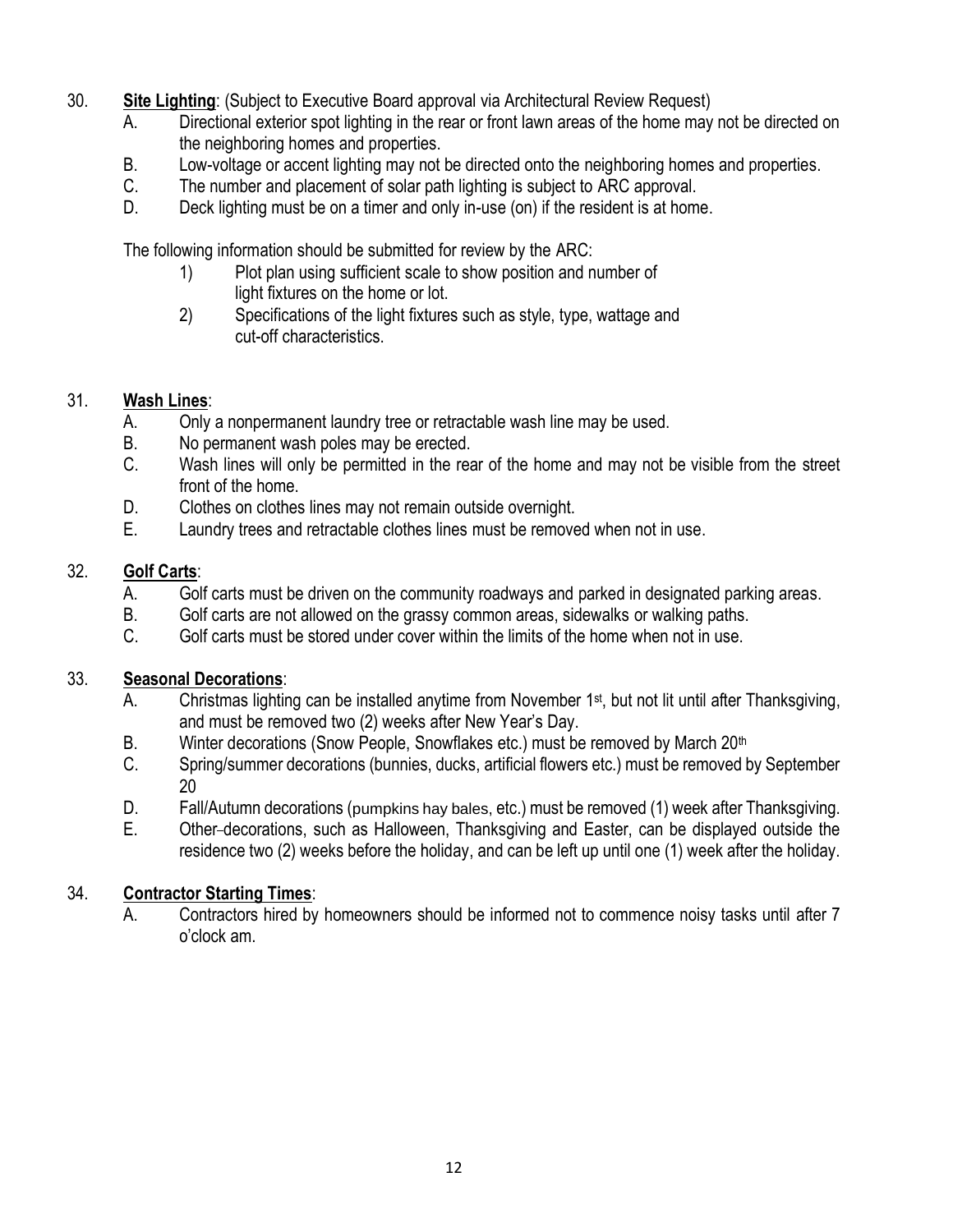## 35.. **Fire Alarm Monitoring**

### Pursuant to the mandated to comply:

"The Developer shall require the builder to provide each residential unit with a fire detection system that would automatically notify the appropriate emergency responders in the event of a fire. The system shall be mandatory for each home and shall be operated through the homeowner's association and identified as such within homeowner association documents".

The Association intends to comply by the creation of these rules and regulations.

- A. All Watson Run residents are required to have the approved fire alarm monitoring system installed in their homes and monitored by the vendor approved by the Executive Board.
- B. Any additional monitoring services including but not limited to burglar alarm systems through the HOA's vendor or any other vendor will be the responsibility of the homeowner.
- C. The HOA will pay for a one-time installation of 2021 cellular fire monitors.
- D. The HOA agrees to pay the monthly fire alarm monitoring cost from the association fees so the HOA can have the system tested monthly to ensure all homes comply. The HOA reserves the right to cease covering the monthly fire alarm monitoring costs during any subsequent budget cycles and turn over all monitoring costs to individual homeowners.
- E. The homeowner pays for all non-warranty related issues with the cellular fire monitors. Homeowner also pays for any needed service calls for all non-warranty related issues.
- F. The HOA reserves the right and has the obligation to make certain all homeowners are in compliance with the township fire monitoring mandate.

### 36. **House numbers**

A. House numbers must be visible 365 days a year and free from all decorations such as wreaths etc.

## 37. **Other Prohibited Items**:

- A. Window air conditioning units or window exhaust fans, that extend through the home's windows or exterior walls.
- B. Non-operating vehicles, any vehicle not currently registered and licensed or any vehicle having an invalid and expired state motor vehicle inspection sticker or commercial vehicles, except if entirely enclosed in a garage.
- C. No unlicensed motor vehicles, trailers of any type or kind, or habitable motor vehicles of any nature, shall be kept or stored on any part of the lots, except within an enclosed garage, or in the case of temporary loading or unloading. (Temporary shall mean no longer than a 48-hour period.)
- D. No commercial vans or commercial trucks, exceeding 6800 lbs. (GVW), of any nature shall be parked overnight, except in an enclosed garage. Nothing herein contained, shall be construed to prevent the placement or parking of construction equipment and accessories reasonably required for construction purposes.
- E. Swimming pools or hot tubs.
- F. Portable fire pits and patio heaters.
- G. Solar panels.
- H. Dog houses, dog runs, kennels, or animal pens.
- I. Overhead utility lines.
- J. Exterior radio towers.
- K. Permanent utility sheds, shacks, trailers, or other structures.
- L. Party tents are permitted for no more than five (5) days, at any one time.
- M. Children's recreational equipment.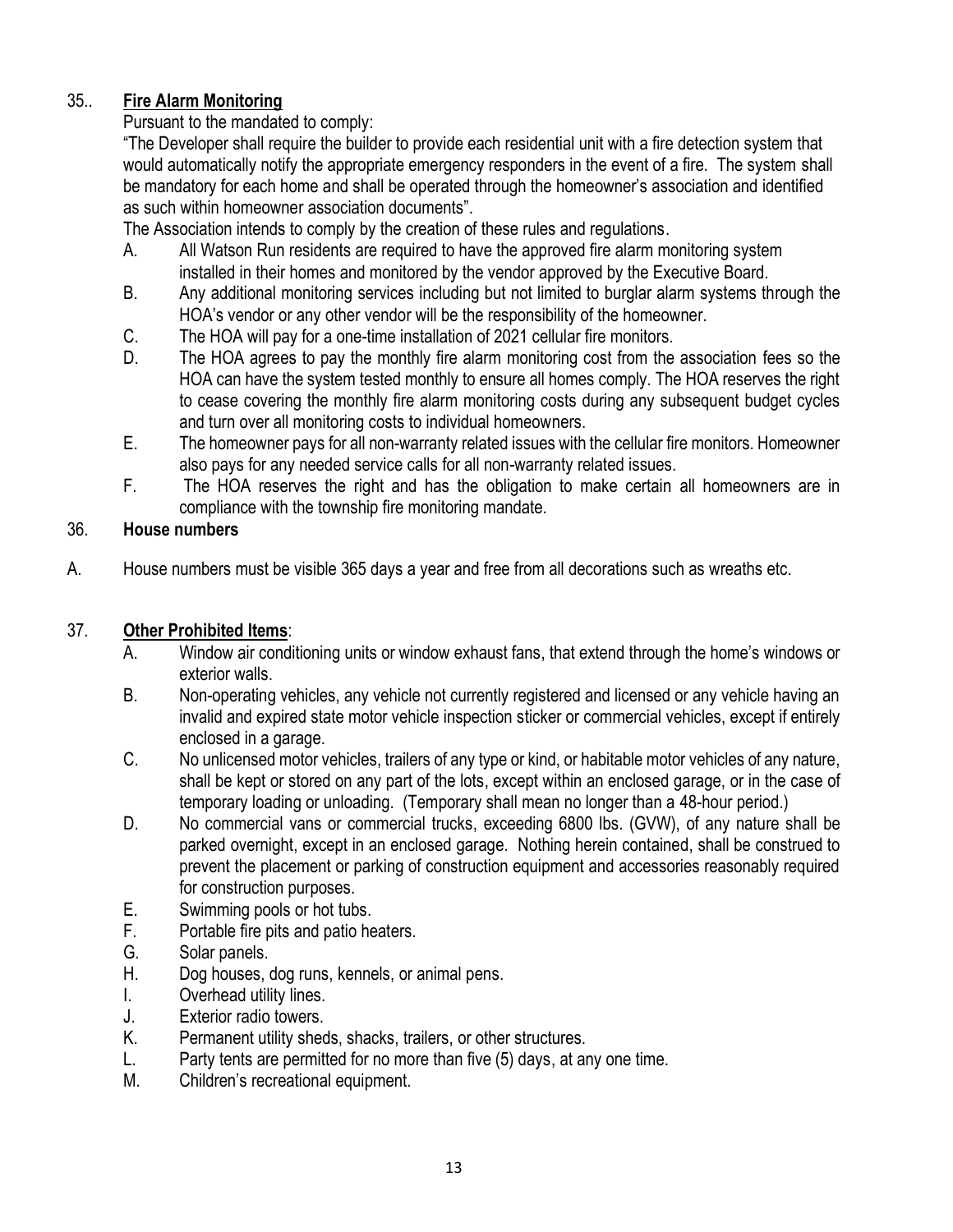- N. No portable or permanent basketball courts, skateboard, in-line skate or bicycle ramps, backboards, nor any other game or sporting device shall be stored, erected, constructed, or maintained on any portion of the lot.
- O. Above ground or underground storage tanks.<br>P. Decorative stickers/magnets are prohibited
- Decorative stickers/magnets are prohibited from garage doors that are not hinges and handles
- Q. In-ground sprinkling systems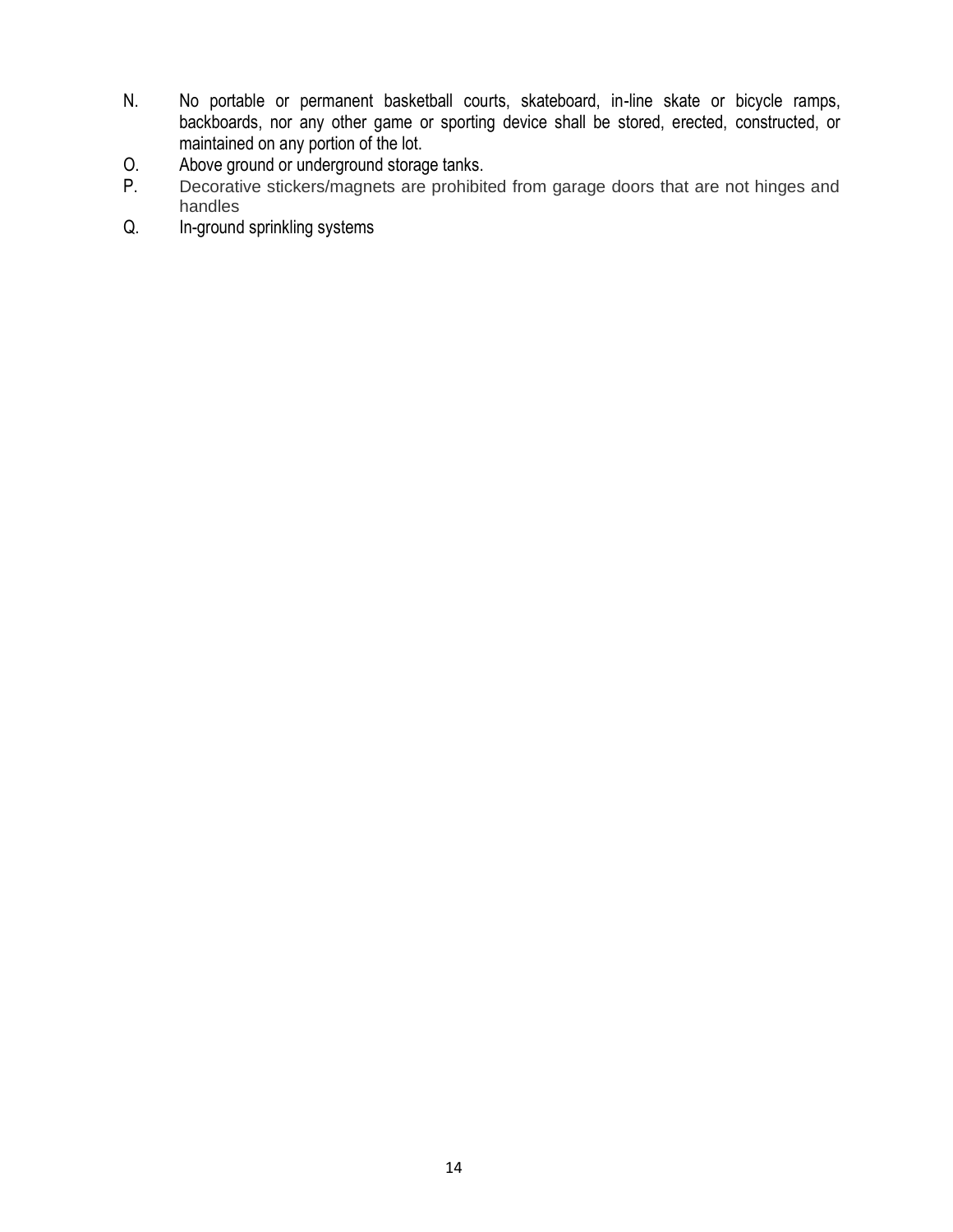## **Landscaping Policy**

As Residents, you are either selecting full landscaping services as promised which the HOA provides or you are opting out. If you plan to opt out of our service, please notify Woo-Cat in writing, if you have not done so already. If you do not notify them, your property will be serviced.

 *If you had any special services done to your lawn and do NOT want your property serviced for a very brief period of time, you are to contact Woo-Cat with instructions by the close of business on Friday afternoon. Please do not place red flags out or homemade signs. Our Landscaping Vendor has a list for the crew on Monday morning before they go out listing those who do not want service. The red flags will still be honored only for those who do not want their bushes trimmed at the designated time in your front gardens.*

Please do not stop or interfere with our vendors unless you are hiring for additional services at your own expense. If you have a concern, we want to hear it, but please notify Woo-Cat. The vendors must be able to complete their work in a timely manner.

If you have any hoses that are not on reels, ornaments, decorations, or anything else that is laying out in the grass, they will just go around it and not stop to pick things up and replace them. It takes too much time away from your neighbors' lawns and this is the Board's instructions. The landscaping vendor is not responsible for damage that may occur by items left in the grass.

The HOA provides a service, if you are not happy or satisfied with the service or schedule, you are completely free to hire someone else at your own expense or maintain your property on your own to meet your standards. You will still be held accountable to comply with the community standards.

The contract, which was drafted by our Manager, is for an HOA where everyone receives the same service. The landscaper is NOT contracted for individual homes and Individual needs.

#### *Association Responsibilities:*

*.*

1.Landscaped Trees, shrubs, and bushes on private residence lots as installed by the builder: **Mulching, weed control, edging, trimming, and pruning**

#### 2. Private residence lawns: **Mowing and weed control**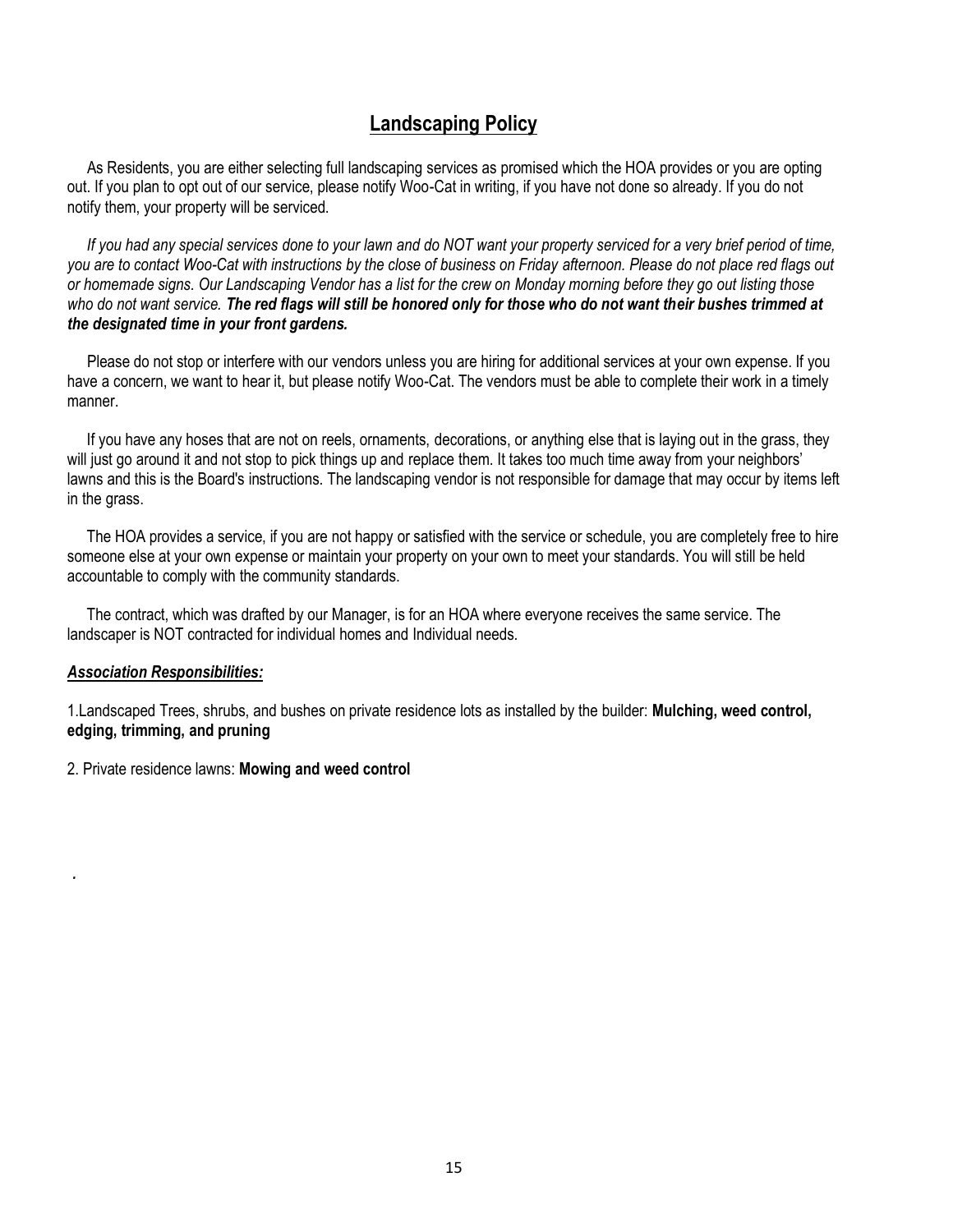# **RULES ENFORCEMENT**

## **NOTICE OF VIOLATION**

The Executive Board is authorized to enforce compliance with the Governing Documents of the Association by assessing fines against homeowners in violation of the rules and regulations. HOA rules and regulations are designed to ensure aesthetic consistency in the neighborhood for the purpose of maintaining property values as well as for the safety and wellbeing of all residents.

#### **Violation Policy and Notification**:

- 1. **FIRST NOTICE** When a violation of any rule is observed or reported, the homeowner will receive written notification of the specific violation via email and/or regular postal mail requiring that the violation be corrected in a reasonable time frame depending upon the nature of the violation (see below for more information). Compliance will be confirmed through visual inspection.
- 2. **SECOND NOTICE –** If the violation is NOT corrected within the time frame stated in the 1st notice, the homeowner will be issued a second notice via email and/or regular postal mail informing them of the continued violation and assessing an initial fine as listed below. Compliance will be confirmed through visual inspection.
- 3. **FINAL NOTICE** If compliance is not confirmed within the time frame established in the  $2<sup>nd</sup>$  notice, a final notice will be sent via regular and certified mail. A second fine will be assessed according to the fine schedule below. Also, this letter will inform the homeowner that if his/her property is not brought into compliance **WITHIN 14 DAYS**, the violation may be corrected by the HOA at the homeowner's sole cost and expense.
- 4. It is the Executive Board's intention to avoid implementation of this fine structure whenever possible, preferring instead to work with homeowners to resolve any compliance related issues/concerns.

#### **Time frames for correcting violations:**

- 1. Violations that can be easily corrected (including but not limited to parking, seasonal decorations, signs, trash, wash lines, items left outside, etc.) will be given a time frame of 48 hours to be corrected before a second notice with fines will be issued.
- 2. Violations requiring more extensive work to correct (including but not limited to exterior changes that do not conform to ARC approved plans, new landscaping, or removal of dead bushes/ trees, outside maintenance, etc.) will be given a time frame of 30 days.

#### **Fines**:

- 1.  $$100$  for the first violation if not remedied within the time frame stated in the 1<sup>st</sup> Notice
- 2. An additional \$100 fine will be levied for failure to comply within the time frame stated in the 2<sup>nd</sup> Notice, plus a daily fine of \$5 per day for each additional day until compliance is observed.
- 3. Any ARC project that is started without first obtaining proper authorization will result in an **automatic fine of \$100**; additional fines will be applied for failure to submit ARC paperwork for approval within 10 days of initial notification. If the project is not approved, the homeowner will be given a reasonable time frame to discontinue the work and restore the property to its original condition.
- 4. Residents will be informed that unpaid fines will result in a lien against their property and are subject to collection.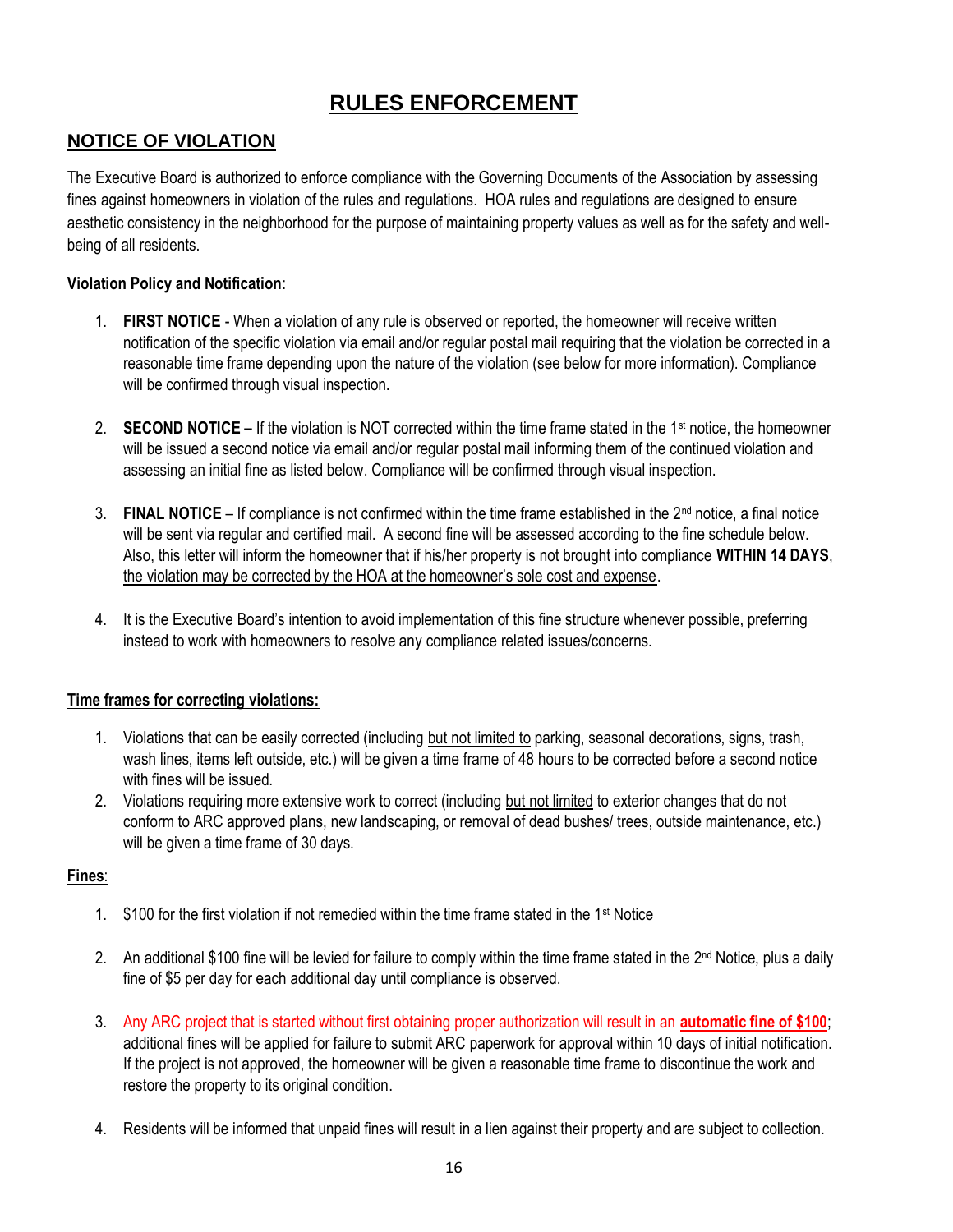#### **Appeal Process**:

- 1. Any homeowner receiving a violation notice who believes they have not committed a violation may submit a written explanation to the management company which will be forwarded to the Executive Board. The Board will review the appeal and render a decision on the violation in question. The homeowner will be notified of their decision within 14 days of receipt of the appeal.
- 2. If the Board rules in favor of the homeowner, all fines previously assessed for this violation will be refunded to the homeowner.
- 3. If the Board rules against the homeowner, the assessment of fines will resume as of the date of the notification to the homeowner. Fines will continue to be assessed until the violation is remedied

**NOTE**: **Exceptions to the timelines contained in any violation notification may be applied in cases of vacation/travel, severe weather, personal/family emergency, or severe illness, making it difficult to correct the violation with the specified time frame. The resident, or their designated representative, MUST notify the management company within 48 hours of receiving the notice and request a reasonable extension of the deadline.**

| <b>VIOLATION</b>                                                                                            | <b>FIRST</b><br><b>NOTICE</b>                        | <b>SECOND</b><br><b>NOTICE</b>                    | <b>FINE</b><br>\$100                                  | <b>ADDITIONAL</b><br><b>FINES</b>   | <b>REMOVE</b><br><b>OR UNDO</b><br><b>WORK</b> |
|-------------------------------------------------------------------------------------------------------------|------------------------------------------------------|---------------------------------------------------|-------------------------------------------------------|-------------------------------------|------------------------------------------------|
| Easily Correctable (Signs, trash cans, parking,<br>wash lines, too many lawn ornaments, etc.)               | 48 hours<br>to comply.                               | 48 hours to<br>comply.                            | Five days<br>after 2nd<br>48 hour<br>notice.          | \$100 per week<br>until corrected.  |                                                |
| Maintenance Issues (discolorations, mold, that<br>require power washing, staining homes<br>foundation etc.) | 30 days to<br>comply                                 | 30 days to<br>comply                              | \$100 per<br>week until<br>complete                   | \$100 per month<br>until corrected. | 90 days to<br>compete<br>after fine            |
|                                                                                                             |                                                      |                                                   |                                                       |                                     |                                                |
| 1. Proceeding without approved ARC application                                                              |                                                      |                                                   |                                                       |                                     |                                                |
|                                                                                                             |                                                      |                                                   |                                                       |                                     |                                                |
| <b>Building work without ARC Landscape plan</b>                                                             | 72 hours<br>to<br>respond<br>with plans<br>to remove | 48 hours to<br>respond<br>with plans<br>to remove | Five days<br>after 48<br>hour<br>notice<br>\$100 fine | \$500 per month<br>until complete   | 60 days to<br>complete<br>after fine           |
|                                                                                                             |                                                      |                                                   |                                                       |                                     |                                                |
| Landscape work without ARC Landscape plan                                                                   | 72 hours<br>to<br>respond<br>with plans<br>to remove | 48 hours to<br>respond<br>with plans<br>to remove | Five days<br>after 48<br>hour<br>notice<br>\$100 fine | \$100 per month<br>until complete   | 60 days to<br>complete<br>after fine           |

## WR HOA RULES VIOLATION GUIDE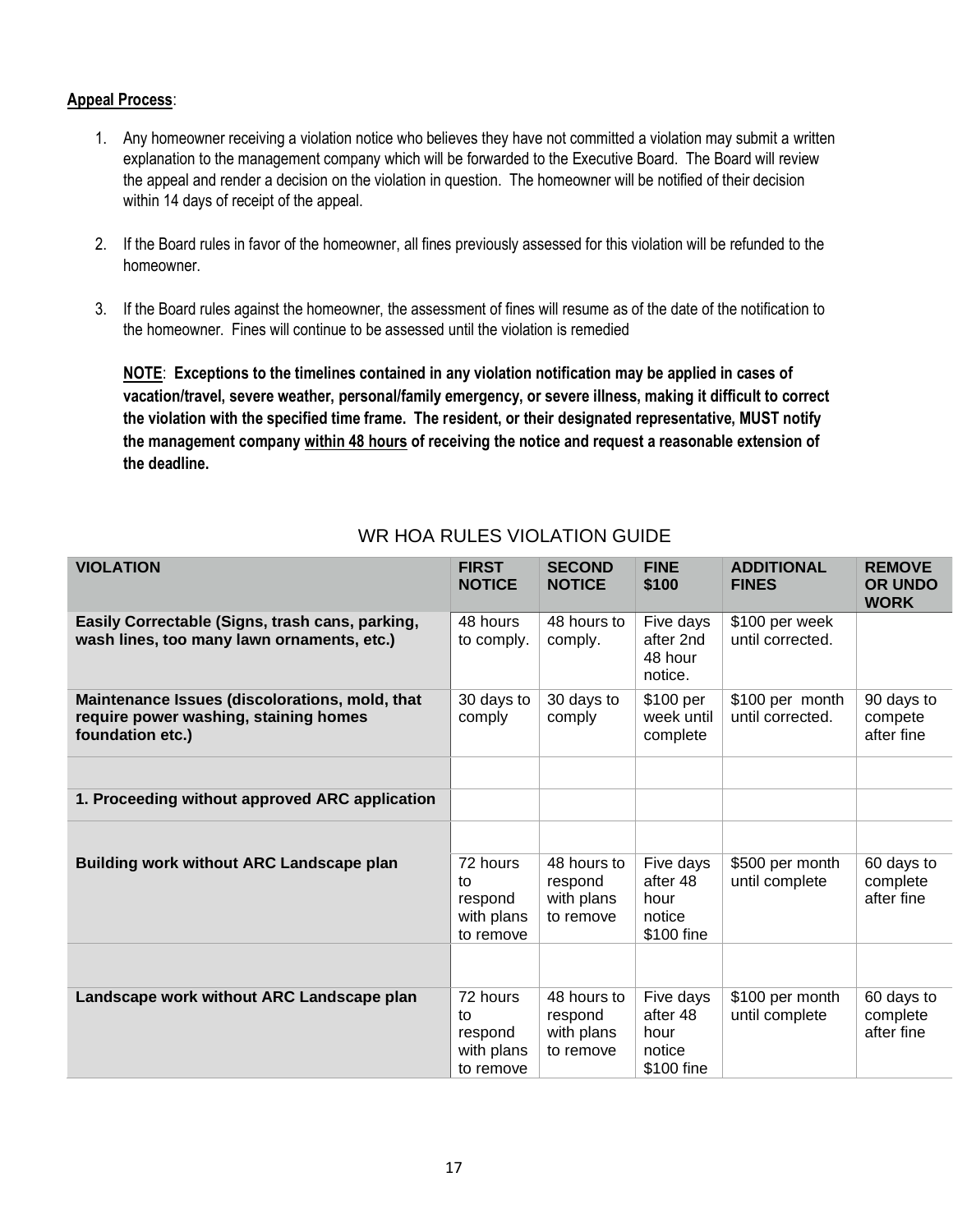# **WATSON RUN SWIMMING POOL RULES/REGULATIONS**

#### **Residents**:

- 1. Pool hours are from 5:00 am to 11:00 pm daily.
- 2. **No diving** is permitted.
- 3. **Running or jumping** is not permitted in the pool area.
- 4. Absolutely **no glass bottles or containers** are permitted in the pool area.
- 5. **No Smoking** in the pool area.
- 6. **No Radios** in the pool area. Personal music devices with headphones are permitted.
- 7. Flotation devices are limited to noodles, child safety and medical flotation devices only.
- 8. All pool furniture must be returned to its original location after use.
- 9. All trash and personal belongings must be cleaned up before leaving pool area.

**\***Please report all problems with the pool, to the association's management company.

#### **Guests**:

- 1. **Children under the age of 18** are permitted in the pool area only, from **11:00 am to 2:00 pm** and **6:00 pm to 8:00 pm** daily, and must always be accompanied by a resident.
- 2. Special swimming diapers (i.e., "little swimmers" or "splashers") must be worn by children who are not potty trained.
- 3. Parents or guardians are responsible for the behavior of their children at all times.
- 4. The number of non-resident guests is limited to a maximum of six (6) per household at any one time.

#### **5. RESIDENTS MUST BE PRESENT IN POOL AREA WITH THEIR GUESTS AND ARE RESPONSIBLE FOR THEIR CONDUCT.**

*Revised 2/19/18*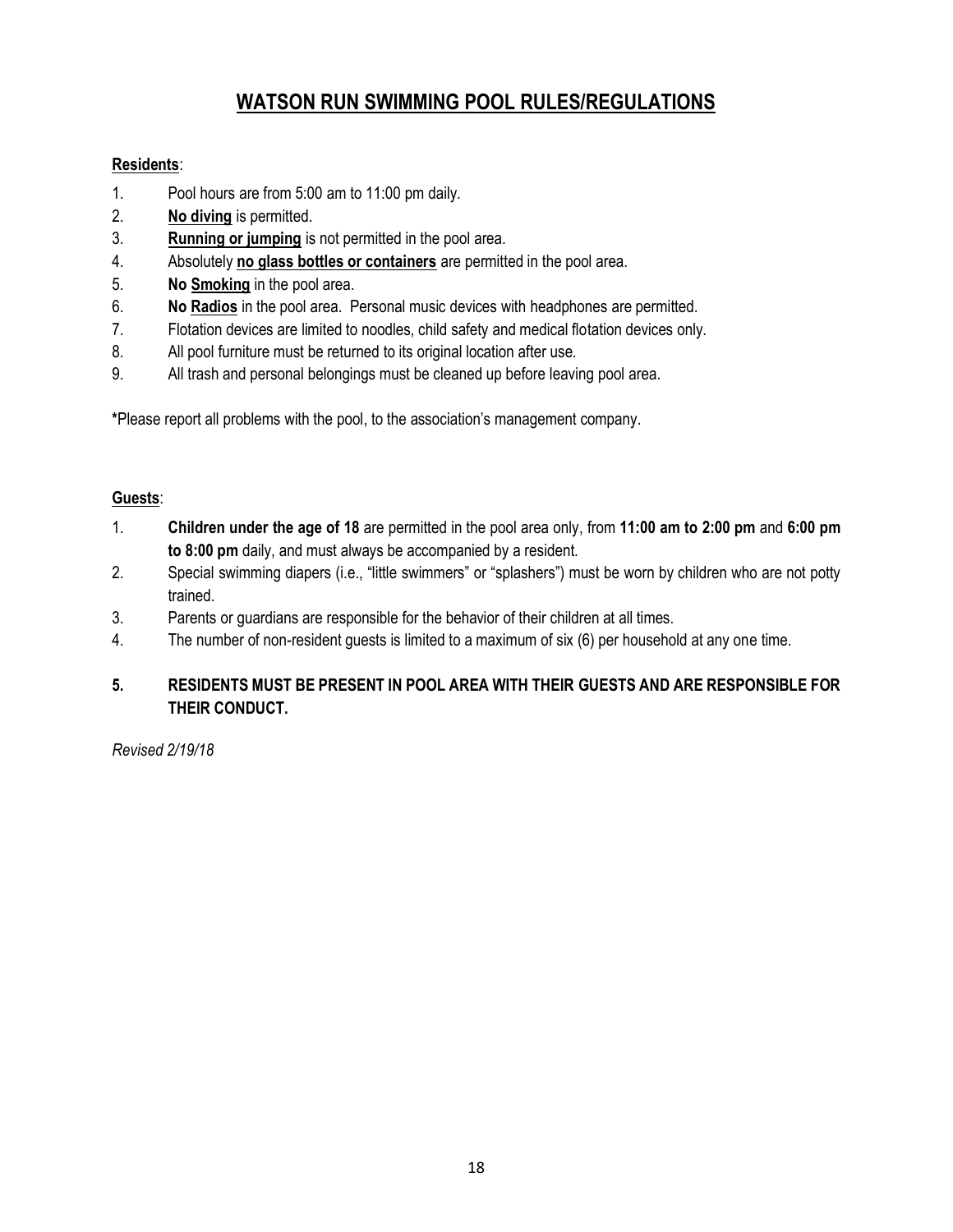# **WATSON RUN WALKING PATH RULES/REGULATIONS**

- 1. Walking paths in Watson Run are for residents and their guests only and are to be used for walking and jogging.
- 2. Grandchildren may be on the walking path, if accompanied by a resident.
- 3. Dogs are allowed to be on the walking path, if accompanied by a resident.
- 4. Strollers and/or wagons with children are permitted on the walking path, if accompanied by a resident.
- 5. Wheelchairs (including motorized wheelchairs) are permitted on the walking path.
- 6. **Bikes are not** permitted on the walking paths.
- 7. **Golf carts are not** permitted on the walking path.
- 8. ATVs, dirt bikes, minibikes, scooters, skateboards, etc. **are not** permitted on the walking path.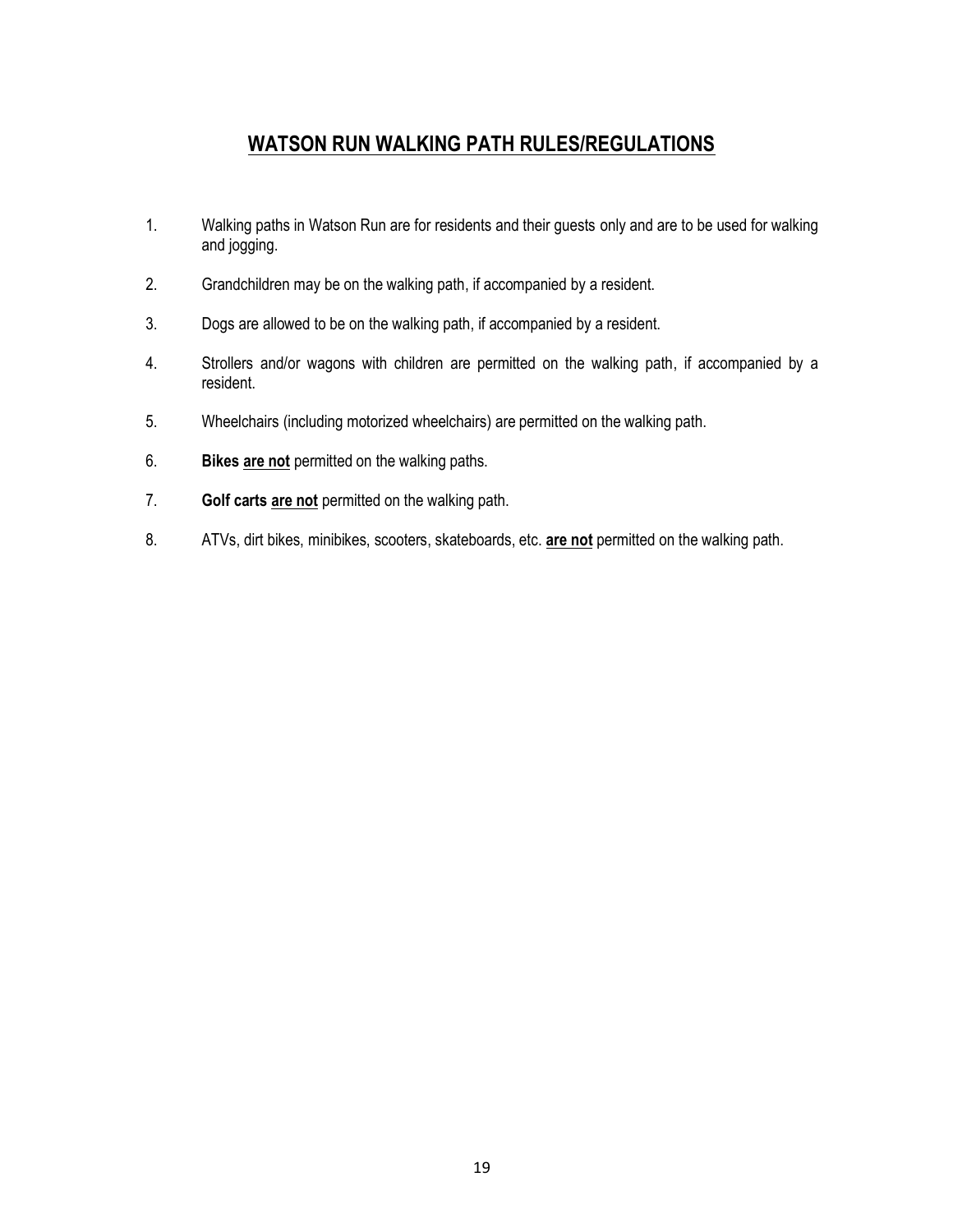## **WATSON RUN CLUBHOUSE RULES/REGULATIONS**

1. Community Events and emergency or unexpected HOA Executive Board meetings take precedence over any other weekly or monthly events scheduled at the clubhouse. We apologize in advance for any inconvenience this may cause.

2. Any clubs or meetings can only be scheduled for the current calendar year. (Residents cannot book the clubhouse on a weekly or monthly basis for years to come) We must give everyone the opportunity to use the clubhouse and each meeting request will be evaluated on a yearly basis by the Board.

3. Smoking is not permitted on Clubhouse property.

4. No burning of candles is permitted on Clubhouse property except for birthday candles.

5. No pets of any kind are permitted in the Clubhouse or pool area.

6. No profanity is permitted on the Clubhouse property.

7. Residents are to leave the Clubhouse areas neat and clean after use.

8. Residents and guests should use Clubhouse and public parking areas, avoiding blocking resident driveways.

9. All Resident private functions, clubs, meetings or use of the clubhouse must be scheduled with the Association Management Company.

PLEASE REMOVE ALL TRASH AND RECYCLABLES UPON LEAVING AND PLACE THEM IN THE PROPER CONTAINERS OUTSIDE THE CLUBHOUSE LOCATED IN THE SHED OUTSIDE.